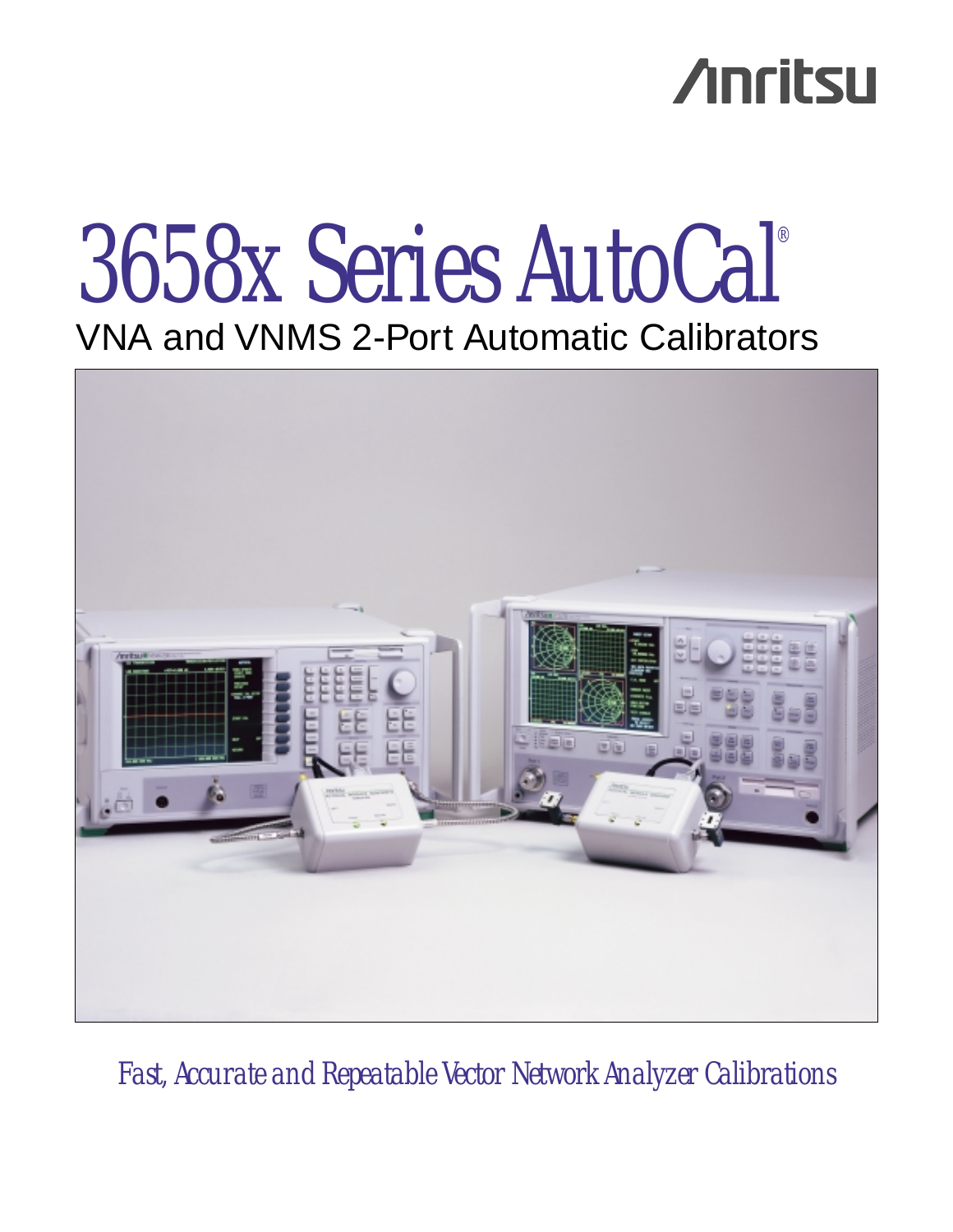## **TWO-PORT AUTOCAL® PERFORMANCE HIGHLIGHTS**

- **Ideal for the manufacturing environment**
- **Eliminates unreliable measurements due to inaccurate manual calibrations**
- **Increases throughput with fast 1 or 2 port calibrations in less than 2 minutes**
- Standard built in control available for both the Lightning VNAs and Scorpion VNMSs
- **Accuracy that exceeds OSLT Calibration, with broadband loads**
- **Characterized modules traceable to NIST**
- **Characterized module ranges:** 
	- **10 MHz to 9 GHz**
	- **40 MHz to 20 GHz**
	- **40 MHz to 40 GHz**
- **Single module coverage from 40 MHz to 20 GHz and 40 GHz**
- **Inexpensive solution for non-insertable devices, waveguide connectors**

## **Overview**

The 3658x series AutoCal® modules are automatic calibrators that provide fast, repeatable, and high-quality coaxial calibrations up to 40 GHz. These modules contain precisely characterized calibration standards that aid in the removal of normal systematic errors of Vector Network Analyzers.

### **AutoCal is available in several models:**

.01 to 9 GHz, with N or K connectors .04 to 18 GHz, with  $N(m)$  to  $N(f)$  connectors .04 to 20 GHz, with  $K(m)$  to  $K(f)$  connectors .04 to 40 GHz, with  $K(m)$  to  $K(f)$  connectors

## **Characterization Data**

AutoCal modules come with a data file characterizing each standard in the calibrator module. Each module is guaranteed to perform to its specifications for six months without re-characterization. Following this period, re-characterization can be performed by the customer, or by sending the module to the nearest service center.

Thru measurement using a six month old characterization file shows AutoCal's excellent repeatability.



Typical Repeatability

## **Test Port Converter Sets**

Test Port Cable Converter Sets aid the user in calibrating a VNA for testing non-insertable devices and devices with SMA or 3.5 mm connectors. Test Port Converter Test Sets are available for K Connector®, SMA and 3.5 mm connectors. Adapter removal calibration is required for N type non-insertable device testing.





For the Lightning 37000 series and Scorpion MS462xx series VNAs, AutoCal is controlled directly by the VNA's built-in serial port. No external controller is required.

## **Do You Want to Know More?**

**Contact Anritsu for these AutoCal related publications:** 2-Port AutoCal Automatic Calibrator Application Note (p/n: 11410-00258) 4-Port Automatic Calbrators Brochure (p/n: 11410-00294) 4-Port AutoCal Automatic Calibrator Application Note (p/n: 11410-00298) Measurement Accuracy Application Note (p/n: 11410-00270)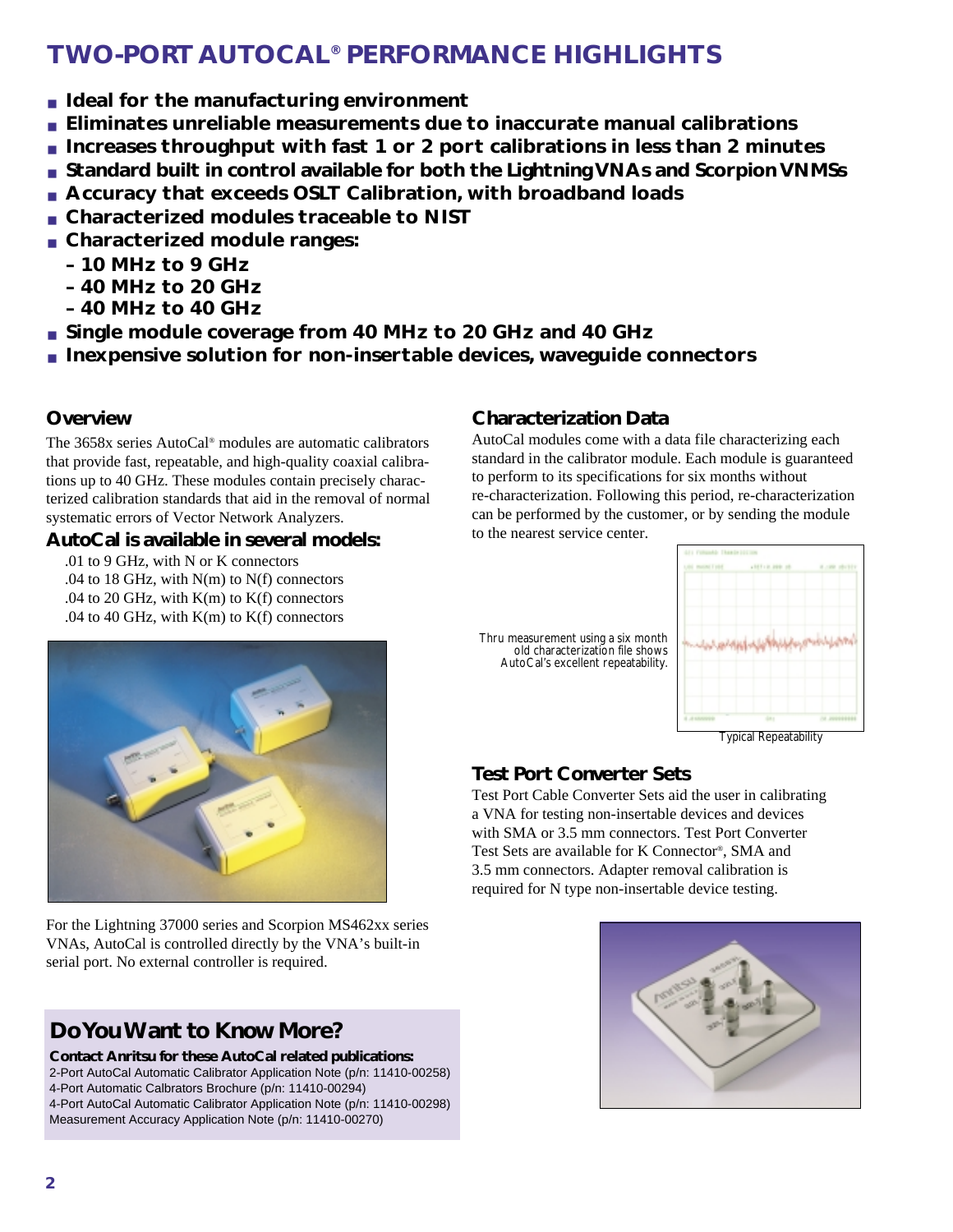## **KEY FEATURES**

**Calibration Types:** 1-port  $S_{11}$  and  $S_{22}$  calibration, and full 2-port OSLT calibrations can be performed with AutoCal®.

**True Thru:** Inherently, the internal calibrator thru is not as accurate as an external direct thru connection. The True Thru Mode offers the choice of manually removing the AutoCal module for a true thru calibration.

**Isolation Cal:** Isolation Cal is offered as part of a full 2-port calibration. The user is given the option of skipping Isolation, using the default Averaging Factor during Isolation, or entering a custom Averaging Factor.

**Switch Averaging:** The mechanical module uses an electromechanical switch to select the calibration standards. Switch Averaging is offered to reduce the effects of the electromechanical switch's non-repeatability. A 6 dB reduction of non-repeatability can be achieved by increasing Switch Averaging by a factor of four, at the expense of the overall calibration time.

**Thru Update:** Due to cable movements and aging, periodically updating the thru portion of a full, 12-term calibration is recommended. Thru Update mode offers the choice of simply performing a direct manual thru step to update a current calibration. This is easily performed without having to invoke the AutoCal module.

**Manual Control:** Manual Control offers the ability to connect any of the internal standards to the test ports of the VNA. This feature could be used to manually verify a calibration.

**Adapter Removal:** VNA calibration for testing non-insertable devices, requires phase equal insertables. If this is not possible or undesirable, Adapter Removal Calibration is the solution. Adapter Removal requires two full 12-term calibrations, moving an adapter from one test port cable to the other between cals (a job AutoCal makes quick and easy). Internal software mathematically subtracts the effect of the adapter, yielding the desired adapterless measurement.

**Characterization Flexibility:** For users measuring devices with coaxial connectors other than K, SMA, 3.5 mm, or N, or with waveguide connectors, both the Lightning and Scorpion VNAs have built-in characterization software. This allows the users to characterize the Autocal module with appropriate adapters and subsequently calibrate the VNA. Users measuring waveguide, TNC, or 7/16 devices now have a convenient, inexpensive solution to their calibration needs.